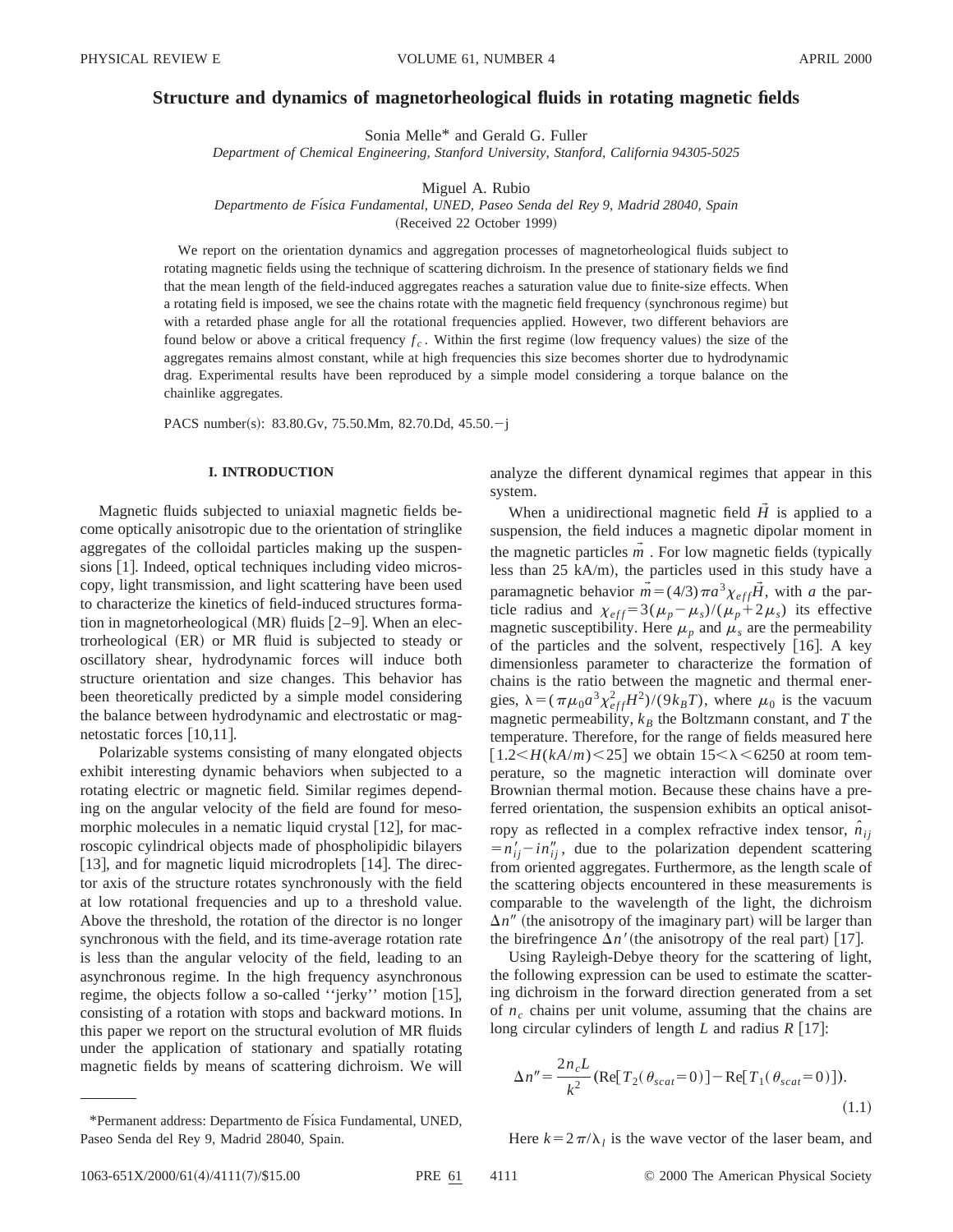

FIG. 1. Schematic diagram of the linear dichroism optical train. The absorption of the incident light is different in the parallel direction than in the perpendicular direction to the long axis of the aggregates. The dichroism determines the difference between both components,  $\Delta n'' = n_1'' - n_2''$ . This setup enables one to measure the orientation angle of the structures  $\theta''$ , which is the angle between the reference axis of the optical train and the long axis of the aggregates.

 $T_i(\theta_{scat}=0)$  is a function of *k*, *R*, and the isotropic refractive indexes of solvent and particles. From Eq.  $(1.1)$  we deduce the dichroism is related to the number of particles forming the aggregates per unit volume given by  $n_p$  $= (n_cL)/(2R)$ .

## **II. EXPERIMENTAL METHODS AND MATERIALS**

#### **A. Scattering dichroism setup**

A schematic of the optical train used to measure linear dichroism is shown in Fig. 1. Monochromatic light produced by a He-Ne laser ( $\lambda_1$ =632.8 nm) is sent through a polarizer oriented at  $0^{\circ}$  (reference angle of the optical system), a photoelastic modulator (PEM) at  $45^\circ$  and a quarter wave plate at 0°. The PEM produces a time dependent retardation given by  $\delta'_{PEM} = A \sin(2\pi f_{PEM}t)$ , where *A* is the amplitude, and  $f_{PEM}$ =50 kHz is the frequency. The light is then passed through the sample and the transmitted light is detected by a photodiode. The signal from the photodiode is then sent to two phase lock-in amplifiers, one of which extracts the signal component at the frequency of the PEM  $(I_{1})$  and the other which extracts the signal component at the second harmonic  $(I_{2f})$ . The dc component of the light is isolated by passing the transmitted beam through a high pass filter. The three voltages  $(I_{dc}, I_{1f},$  and  $I_{2f}$ ) are then digitized and measured using a 16-bit analog-to-digital data acquisition device  $(Na$ tional Instruments). With this optical train we can simultaneously calculate the dichroism  $\Delta n'' = n_1'' - n_2''$  and the orientation angle  $\theta''$  (see Fig. 1) [18,19].

### **B. Sample cell**

The fluid sample is sandwiched between two circular quartz windows held in place by a Delrin attachment (external dimensions  $13 \times 13 \times 6$  mm<sup>3</sup>) designed to prevent evaporation of the solvent (see Fig. 2). The inner diameter dimensions of the cell are 6.5 mm, and the thickness is set by different spacers. The optical measurements are taken at an area in the cell that corresponds to the diameter of the laser  $(3 \text{ mm})$ . The sample is surrounded by two orthogonal pairs of magnetic coils. These coils are housed in a temperature



FIG. 2. (a) Sketch of the coils system from the direction of the laser beam to produce a rotating magnetic field in the sample.  $(b)$ Details of a quartz cell filled with MR fluid.

controlled aluminum cylinder to prevent heating effects. As four coils cannot be in a Helmholtz configuration because of geometrical constraints, we have optimized their relative positions and shapes using a numerical simulation to obtain a magnetic field as homogeneous as possible throughout the sample. This is necessary to prevent local changes of concentration due to the transport of the magnetic latex particles under the effect of field gradients. Experimentally we can achieve magnetic fields on the order of 25 kA/m with a variation less than 3% in the vicinity of the sample. All experiments were performed at room temperature, which ranged from 20 to  $22^{\circ}$ C.

### **C. Magnetic suspensions**

We used two different magnetic suspensions manufactured by *Rhône Poulenc* formed of magnetic latex microspheres, which contain the same small ferromagnetic particles as those dispersed in a ferrofluid. These aqueous dispersions have a solid content of 10%. Magnetite crystals  $(Fe<sub>2</sub>O<sub>3</sub>)$  of diameter between 1 and 20 nm are dispersed in styrene  $(S)$  or divinylbenzene  $(DVB)$  monomers and polymerized using a suspension process yielding magnetite-laden *S*/DVB-based spheres with mean diameter around 1  $\mu$ m. The surface of these microspheres is composed of carboxylic acid (-COOH) groups with an added surfactant coating layer of sodium dodecyl sulfate (SDS) to stabilize the dispersions. Since these small magnets are randomly oriented inside these microparticles, the resulting magnetic moment is zero in the absence of an external magnetic field. Under sufficiently low magnetic fields these particles exhibit superparamagnetic behavior with virtually no hysteresis or magnetic remanence as a result of the orientation of the extremely small magnetite grains dispersed in the polymer matrix. Due to their small average diameters the sedimentation time is long enough to neglect gravitational effects. In Table I, we list the properties of the two particles that were used.

For the uniaxial magnetic field experiments we used the Estapor magnetic latex solution *M*1-180/20 with a sample thickness of  $e=130 \mu m$ , while for the dynamic experiments employing spatially rotating magnetic fields we diluted the concentrated solution *M*1-180/12 in glycerol to achieve a solvent volume concentration of 82.5% glycerol. The dilution in glycerol reduced the SDS concentration, and additional SDS was added to achieve a concentration equal to the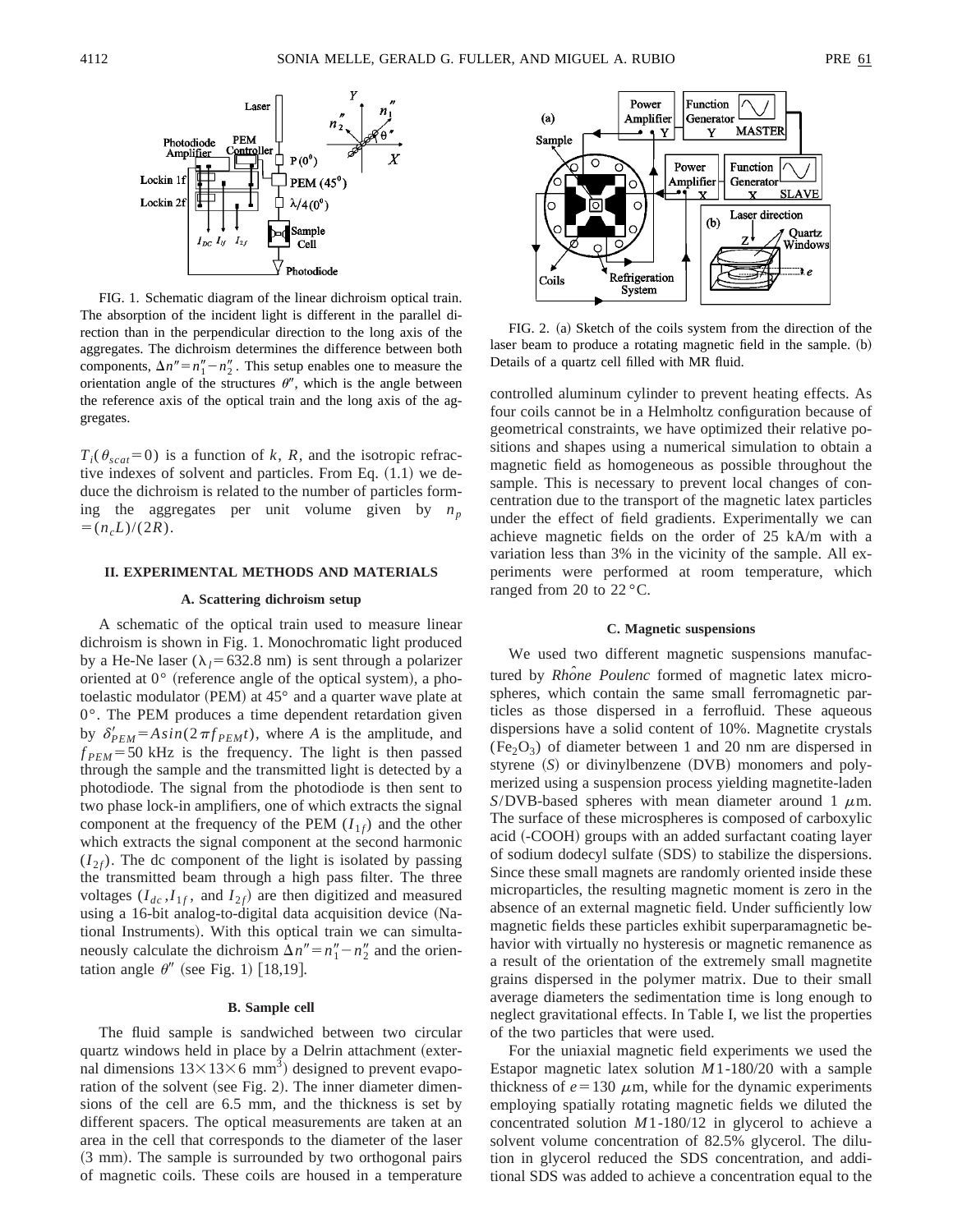TABLE I. Properties of the two particles that were used.

| Magnetic latex microspheres solution $M1-180/20$ |               | $M1 - 181/2$   |
|--------------------------------------------------|---------------|----------------|
| Mean diameter                                    | $0.87 \mu m$  | $1.01 \mu m$   |
| Magnetic content                                 | 24.8%         | 13%            |
| Polymer nature                                   | <b>PDVB</b>   | <b>PS</b>      |
| Surface group content                            | 53 $\mu$ eg/g | $20 \mu$ eq/g  |
| Effective magnetic susceptibility                | 1.65          | 0.96           |
| Density                                          | 1.38 $g/cm^3$ | 1.174 $g/cm^3$ |
| Saturation                                       | $20$ emu/g    | $12$ emu/g     |

original solution  $(5 \text{ g/l})$ . The final volume fraction of the *M*1-180/12 particles after dilution was  $\phi_V = 0.016$ . The sample thickness in these experiments was  $e = 100 \mu$ m. The viscosity of this new solution without applying an external magnetic field was measured using a Rheometrics Dynamic Analyzer RDA II to be  $\eta = (0.975 \pm 0.003)$  poises at 22 °C.

### **III. EXPERIMENTAL RESULTS**

Two different experiments were performed on the MR fluids by applying specified magnetic fields in the plane  $(X, Y)$  perpendicular to the optical path (axis *Z*). In the first experiment, a unidirectional pulse magnetic field was applied, while in the second one, a rotational magnetic field was applied. The pulsed magnetic field was achieved by using a square electric pulse function generator to one of the pairs of coils shown in Fig. 1. The rotating magnetic field was achieved by applying sinusoidal electric signals to the two orthogonal pairs of coils by means of two function generators referenced to one another at a phase difference of 90° (see Fig. 2). The function generators allowed for control of both the amplitude and frequency of the rotating magnetic field.

#### **A. TransientÕsteady experiments in uniaxial fields**

We have analyzed the temporal evolution of dichroism in response to square pulses of magnetic fields. Figure 3 shows the average of ten of these cycles for two different magnetic field strengths of 1.24 and 3.72 kA/m. In the absence of



FIG. 3. Average signal of the temporal evolution of the dichroism in response to a square pulse of magnetic field for two different magnetic field strengths  $(1.24$  and  $3.72$  kA/m). Each curve is averaged on ten cycles.



FIG. 4. Equilibrium value of the dichroism vs magnetic field intensity: (circles) increasing magnetic field and (triangles) decreasing magnetic field. Hysteresis is not present in our system.

magnetic field the dichroism is zero, corresponding to an isotropic medium. When a constant magnetic field is suddenly applied, the dichroism increases until an equilibrium value  $\Delta n_0''$  is reached. The growth of the dichroism corresponds to the formation of chainlike structures aligned in the direction of the field due to magnetic dipolar interaction between the particles. The field pulse duration was chosen such that the equilibrium value of the dichroism was reached. In these experiments, the pulse width was  $T_B$ =20 sec and the sampling frequency was  $f_s = 100$  Hz. When the magnetic field is switched off, the dichroism decays to zero. In the absence of a magnetic field the relaxation process of the structures is governed solely by Brownian diffusion of the particles.

The dependence of the equilibrium value of the dichroism with the magnetic field intensity is shown in Fig. 4. As the magnetic field strength is increased, the equilibrium value of the dichroism increases. At a low magnetic field intensity the dichroism increases rapidly with increasing field intensity. However at higher magnetic fields, above approximately 8 kA/m, the dichroism reaches a plateau value of about  $\Delta n_0''$  $\approx$  -20 $\times$ 10<sup>-6</sup>. The results in Fig. 4 were obtained by both increasing and decreasing the magnetic field in order to detect evidence of hysteresis. The lack of hysteresis is consistent with the paramagnetic character of the particles. The fact that the dichroism increases with the magnetic field shows that the number of aggregated particles is increasing [see Eq.  $(1.1)$ , which is expected since the magnetic moment of the particles increases with the magnetic field. However, when the length of the chains exceeds the size of the laser beam, a saturation phenomenon for the induced dichroism takes place.

#### **B. Dynamic experiments in rotating fields**

As described previously, rotating magnetic fields in the plane  $(X, Y)$  perpendicular to the optical path direction (axis *Z*),  $\tilde{H}(t) = H \cos(\omega t) u_x + H \sin(\omega t) u_y$ , were also applied to the suspensions. Under these conditions, two torques act on the aggregates: a magnetic torque  $\Gamma_m$  that rotates the chainlike structures due to dipolar interaction among the particles orientated in the direction of the magnetic field, and a hydro-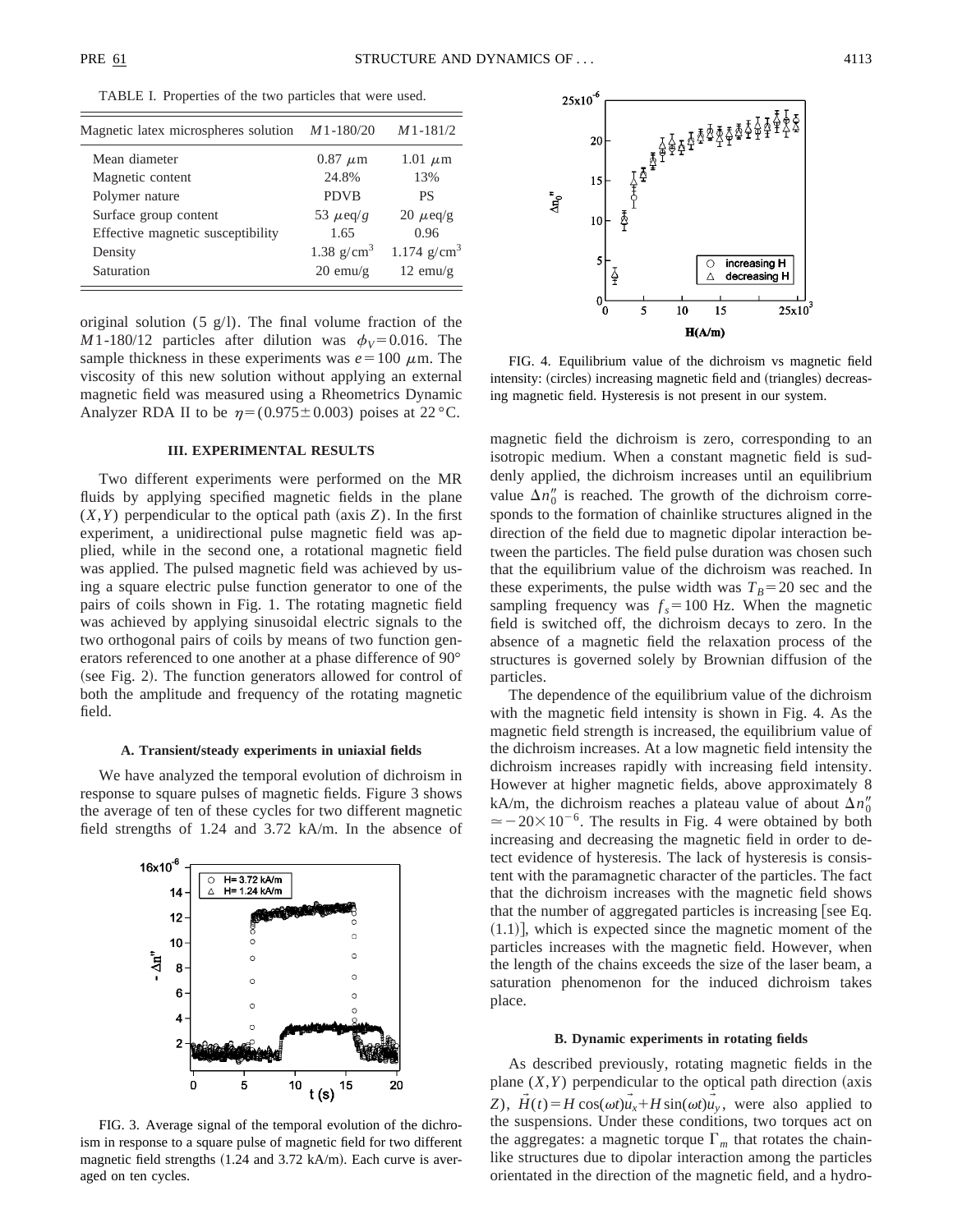

FIG. 5. (a) Definition of the phase lag between the magnetic field and the chains. (b) Temporal evolution of the magnetic field and aggregate direction. As an example we plot the experimental data for a field of 12.4 kA/m and  $f = \omega/2 \pi = 10$  Hz.

dynamic torque  $\Gamma_h$  arising from the rotational friction of the structures in the suspending fluid.

In order to study the structures induced by the rotating magnetic field we have simultaneously measured the time evolution of the dichroism and the orientation angle  $\theta''$ , i.e., the angle between the reference axis of the optical train and the long axis of the aggregates see Fig.  $5(a)$ . By comparing  $\theta''$  with the temporal evolution of the magnetic field direction given by  $\omega t$  we found, as can be observed in Fig. 5(b), that the structures follow the magnetic field rotating with the same frequency but with a phase lag independent of time for all frequencies measured. This fact has also been probed by means of power spectrum analysis for the experimental signals of  $\sin^2(\omega t)$  and  $\sin^2 \theta''$ . Therefore, we define the phase lag between the field and the aggregates as

$$
\alpha(t) = \omega t - \theta''(t). \tag{3.1}
$$

In Fig. 6 the dichroism generated by the suspension is plotted as a function of field strength for various frequencies of the rotating field. All the curves show a monotonic increase in dichroism to a plateau value, but with a strong dependence on the rotational frequency. This effect is shown more directly in Fig. 7, where the dichroism is plotted against magnetic field frequency  $(f = \omega/2\pi)$  in a log-log form. As the frequency of the applied field is increased, the dichroism is strongly reduced. This plot clearly shows two distinct re-



FIG. 6. Dichroism vs magnetic field intensity for frequencies ranging from 0.02 to 10 Hz.



FIG. 7. Dichroism as a function of magnetic field frequency for a range of magnetic field strength (log-log plot).

gions for frequencies below and above a critical frequency  $f_c$ , near to 0.3 Hz. Below this critical frequency the dichroism is essentially independent of frequency, and the aggregate size remains almost constant. However, once this frequency is surpassed, the dichroism decreases with frequency, which reveals a diminution of the aggregate size. The critical frequency separating these two regions increases with the magnitude of the applied magnetic field. This behavior is expected, since the strength of the interparticle magnetic forces scales with the applied field. It is found above 1 Hz that the dichroism drops with frequency, with a scaling of approximately  $\Delta n'' \simeq f^{-1}$ .

The phase difference  $\alpha$  between the orientation of the chains and the magnetic field versus the field strength is plotted in Fig. 8 for different rotational frequencies. We see a diminution of the phase difference with increasing magnetic field intensity, as expected because the magnetic torque increases with the magnetic field strength. Analyzing experimental data for the variation of the phase difference  $\alpha$  with the frequency of the magnetic field (see Fig. 9), we observe that this phase difference increases with frequency over the whole range of frequencies. However, as we found for the dichroism results (see Figs. 6 and 7), two different responses are seen depending on the frequency value. At low frequencies (below the critical frequency) the phase difference grows very quickly, while at high frequencies the increase of the phase difference is relatively slow.



FIG. 8. Phase lag as a function of magnetic field intensity for frequencies ranging from 0.02 to 10 Hz.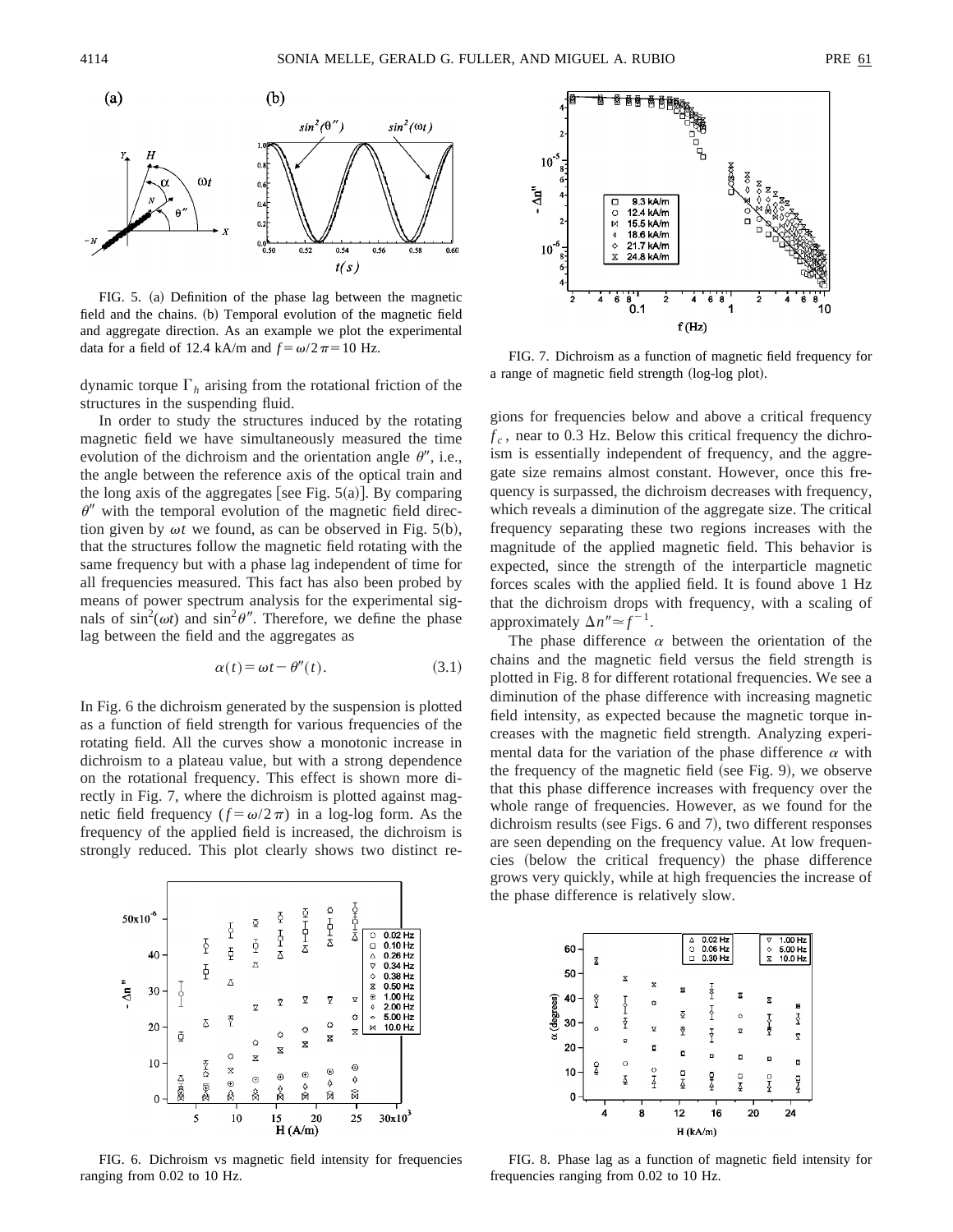

FIG. 9. Phase lag as a function of magnetic field frequency.

## **IV. THEORETICAL MODEL**

To analyze the behavior of the phase lag, we developed a simple chain model where dipolar interactions and hydrodynamics forces dominate thermal forces. This model ignores chain-chain interaction. Consider a chain formed by  $2N+1$ particles of radius *a* labeled from  $-N$  to *N* in a coordinate system  $(X, Y)$ , the origin of which is centered on the zeroth particle [see Fig.  $5(a)$ ]. The magnetic interaction force over the *i*th particle, and due to the rest of the particles forming the chain, is  $\vec{F}_i = F_i^{\theta} \vec{u}_{\theta} + F_i^r \vec{u}_r$ , with

$$
F_i^r = \frac{3\mu_0 m^2}{4\pi} (1 - 3\cos^2 \alpha) \left[ \sum_{j=-N}^{i-1} \frac{1}{r_{ij}^4} - \sum_{j=i+1}^N \frac{1}{r_{ij}^4} \right],
$$
\n(4.1)

$$
F_i^{\theta} = \frac{3\mu_0 m^2}{4\pi} \sin(2\alpha) \sum_{j=-N, j \neq i}^{N} \frac{1}{r_{ij}^4},
$$
 (4.2)

where  $r_{ij} = |\vec{r}_i - \vec{r}_j| = 2a|i - j|$  is the separation between *i*th and *j*th particle centers, and  $\alpha$  is the angle between the long axis of the chain and the magnetic field. The mechanical stability of the chain can be determined by an analysis of the radial component of the magnetic force, as was done previously for ER fluids subjected to shear flow  $[10]$ . The fragmentation process takes place when the force acting over the *N*th particle,  $F_N^r$ , is repulsive, i.e.,  $\cos^2 \alpha < \sqrt{1/3}$ . This condition gives us a critical angle  $\alpha_c = 54.7^\circ$ , above which the chain will not be stable  $[20]$ . In the case of simple shear on ER fluids, the critical angle was found to be  $\alpha_c = 39.23^\circ$ because of the different orientation of the hydrodynamic force compared to the present case.

The angular component of the magnetic force will be responsible for the rotation of the chain. The chain orientation is found by balancing the two torques that act on the aggregates. The magnetic torque  $\Gamma_m$  arises because the long axis of the aggregates is not parallel to the single-particle dipole moments, which are aligned parallel to the magnetic field direction. This field-induced torque will be the sum of the torques that are exerted on each particle of the chain,

$$
\Gamma_m = 2 \sum_{i=1}^{N} F_i^{\theta} r_i, \qquad (4.3)
$$

where  $r_i$  indicates the position of the *i*th particle. On the other hand, the viscous torque  $\Gamma_h$  is calculated considering the shish-kebab model, where the chain rotates with an angular velocity  $(d\alpha/dt-\omega)$  relative to the surrounding liquid,

$$
\Gamma_h = \zeta_r \left[ \frac{d\alpha}{dt} - \omega \right],\tag{4.4}
$$

where

$$
\zeta_r = \frac{\pi \eta L^3}{3 \log(L/4a)}\tag{4.5}
$$

is the rotational friction factor of the aggregates  $|21|$ . Equating these two torques, the equation of motion for the rotating cylinder given by the theorem of kinetic energy is

$$
I\frac{d^2\alpha}{dt^2} = \Gamma_h + \Gamma_m, \qquad (4.6)
$$

where *I* is the moment of inertia of the rod aggregate. We can typically neglect the inertial term because the viscous drag term dominates. Therefore, after a short transient,  $\alpha$ reaches a steady value

$$
\sin(2\alpha) = \frac{\pi \eta f L^3}{2\mu_0 a^6 \chi^2 H^2 \log(L/4a) P},
$$
\n(4.7)

where

$$
P = \sum_{i=1}^{N} 2r_i \sum_{j=-N, j \neq i}^{N} \frac{1}{r_{ij}^4}.
$$
 (4.8)

To simplify the calculation we consider only nearest neighbor interactions to compute  $P \approx L^2/2(2a)^5$ . Therefore, Eq.  $(4.7)$  becomes

$$
\sin(2\alpha) = \frac{\pi 2^5 \eta}{\mu_0 a \chi^2} \frac{fL}{H^2 \log(L/4a)}.
$$
 (4.9)

We can rewrite this steady solution as  $\sin 2\alpha = f/f_0$  to emphasize that two different regimes occur, as we saw in the experimental results. We can interpret  $\tau_0 = 1/f_0$  as the characteristic time of the particle reorganization. A first regime appears for low frequencies  $(f < f_0)$ , where the chain's length remains almost constant (see Fig.  $7$ ). This implies that the phase lag increases with frequency, as is deduced from Eq.  $(4.9)$ . Neglecting in this equation the slow logarithmic dependence, and considering that  $\Delta n'' \propto L$ , we find the phase lag scaling

$$
\sin(2\,\alpha) \propto \frac{f\Delta n''}{H^2}.\tag{4.10}
$$

To examine this scaling we plotted (sin 2 $\alpha$ ) vs ( $\Delta n''f$ ) in Fig. 10 for  $f < f_c$  and for different magnetic field strengths. We find a linear behavior, in agreement with our model, with a slope proportional to  $H^{-2}$ . This behavior is shown in a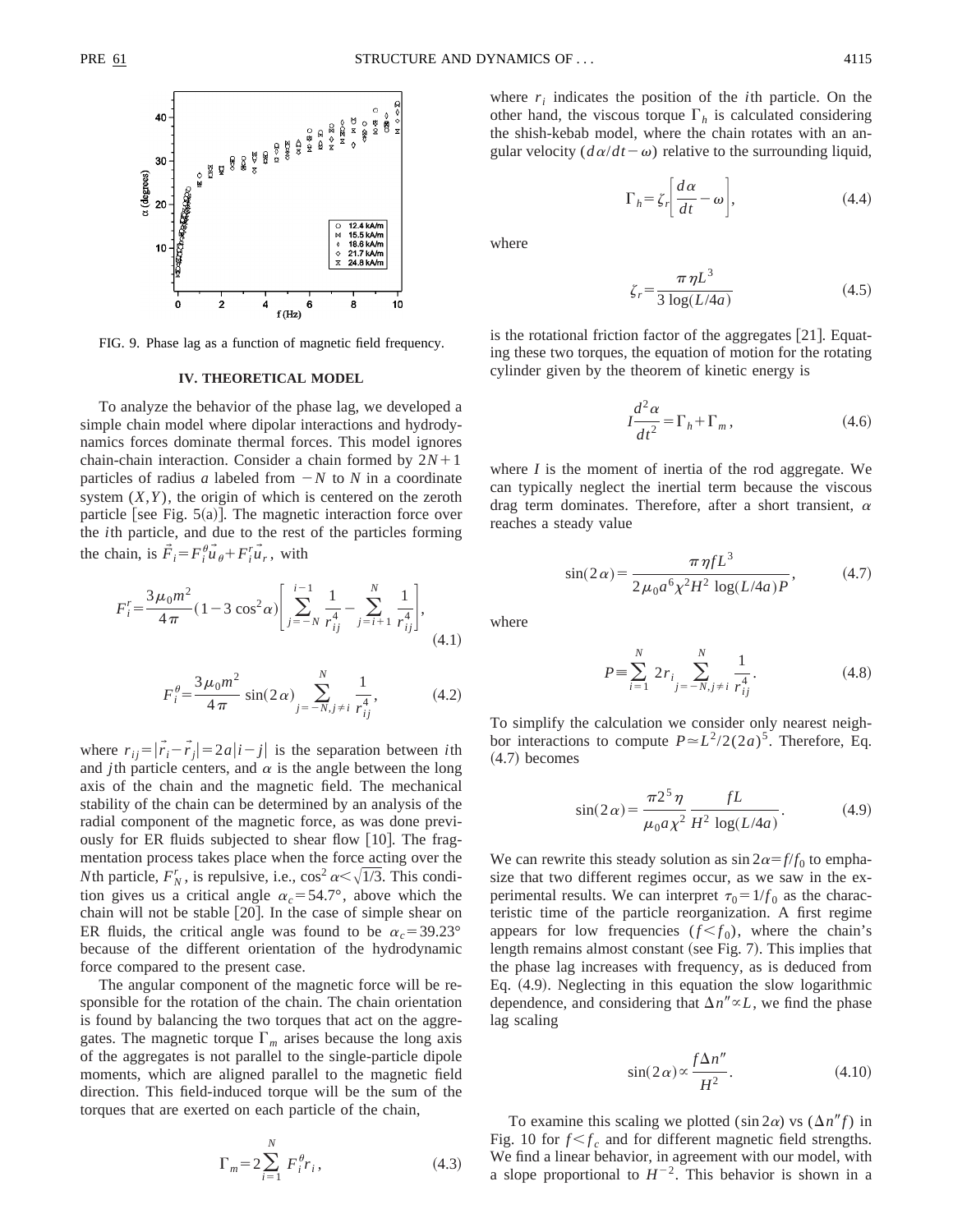

FIG. 10. Plot  $sin(2\alpha)$  vs  $(\Delta n''f)$  to test our theoretical predictions for low frequencies  $(f \leq f_c)$  and for different magnetic field intensities.

log-log plot in Fig. 11, where a power law with an exponent  $\delta$ = -2.08±0.08 is obtained, following the theoretical prediction.

A second regime appears for high frequencies. In the case of rigid structures, this corresponds to the asynchronous regime, but in our case, the asynchronous regime would lead to phase lag angles larger than  $\alpha_c$ , and the chain would not be stable. For that reason, the length chains adapt to approach a synchronous response, and that happens when  $f_0(L) \simeq f$  is the stable chain. As we observed in experiments, the increase of the phase lag difference is relatively slow (see Fig. 9), and the aggregate size is limited by

$$
\frac{L}{\log(L/4a)} \simeq \frac{\mu_0 a \chi^2 H^2}{\pi 2^5 \eta f}.
$$
\n(4.11)

Neglecting the slow logarithmic dependence in Eq.  $(4.11)$ , we obtain a scaling  $L \propto f^{-1}$ , in agreement with the dichroism dependence with frequency  $\Delta n'' \propto f^{-1}$  (Fig. 7).

We found in our system that the structures always rotate synchronously with the field because their length can change to decrease the characteristic time of particle reorganization  $\tau_0$ . As a result, the domain of synchronous rotation is enlarged compared to the case of solid objects, and a new synchronous regime appears for high frequencies working close to  $f_0 \approx f$ .

# **V. CONCLUSIONS**

The purpose of this paper was to examine the interplay between the aggregating and orienting effects of magnetic fields on MR fluids, and the influence of hydrodynamic forces. This was accomplished using scattering dichroism to follow the orientation dynamics of field-induced aggregates. This technique allows a determination of both the degree of aggregation and the average angle of orientation relative to a



FIG. 11. Power law fit for the slope vs *H* in a log-log plot leading an exponent  $\delta$ = -2.08 ± 0.08.

reference frame. This was applied to both unidirectional and rotating magnetic fields. It is the latter type of field that subjects the aggregates to magnetic forces by causing them to rotate within the suspending fluid and hydrodynamic forces which arise from the rotational friction.

Studies on unidirectional flows establish the utility of the scattering dichroism to study the orientation and relaxation dynamics of MR fluids. As expected, the application of unidirectional magnetic fields induces the formation of fibular aggregates and the appearance of the optical anisotropy of dichroism. Rotating magnetic fields, on the other hand, lead to the addition of hydrodynamic forces that will oppose the orientation of the aggregates. These aggregates are measured to rotate at a phase angle that lags behind the rotating magnetic field. Two different behaviors are found below or above a critical frequency of the magnetic field. For low frequencies the size of the aggregates remains almost constant. Higher frequencies of rotation of the fields are seen to lead to instabilities in the aggregates and to cause fragmentation. So for those frequencies the aggregates' sizes become shorter in order to continue to rotate synchronously with the field. This is observed through a decrease in dichroism at a constant field strength with increasing rotational frequencies. A simple torque balance model predicts this phase angle experimental behavior.

#### **ACKNOWLEDGMENTS**

This work was partially supported by the Lai Family Grant. S.M. was supported by the DGICYT (Grant No. PB96-0148). We gratefully acknowledge Oscar G. Calderón for his advice and fruitful discussions, and M.-Carmen Miguel for conversations about diffusion processes. S.M. thanks C. Brooks, E. Wheeler, and D. Olson for helping in the experimental work.

- [1] P.C. Scholten, IEEE Trans. Magn. MAG-11, 1400 (1975).
- [2] M. Ferminger and A. Gast, J. Colloid Interface Sci. 154, 522  $(1992).$
- [3] D. Wirtz and M. Fermigier, Phys. Rev. Lett. **72**, 2294 (1994).
- @4# E. Lemaire, Y. Grasselli, and G. Bossis, J. Phys. II **2**, 359

 $(1992).$ 

- [5] Y.H. Hwang and X-l. Wu, Phys. Rev. E 49, 3102 (1994).
- $[6]$  H. Zhang and M. Widom, Phys. Rev. E 51, 2099  $(1995)$ .
- [7] J. Liu, E.M. Lawrence, A. Wu, M.L. Ivey, G.A. Flores, K. Javier, J. Bibbette, and J. Richard, Phys. Rev. Lett. **74**, 2828